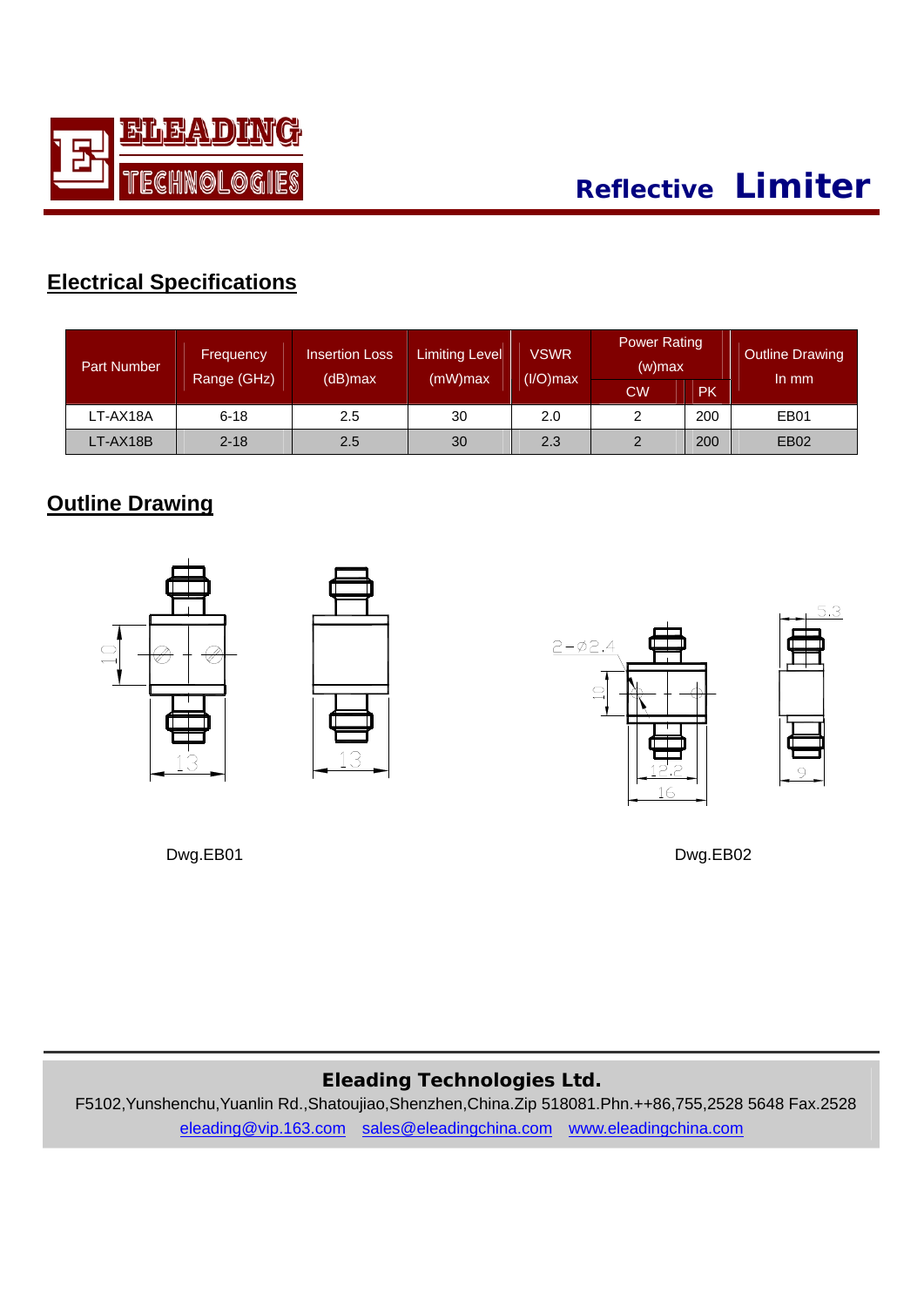

| <b>Part Number</b> | <b>Frequency</b> | <b>Insertion</b><br>Range(GHz)<br>Loss (dB)max |              | <b>VSWR</b><br>$(I/O)$ max |    | <b>Power Rating</b><br>$(W)$ max | <b>Outline Drawing</b><br>in mm |  |
|--------------------|------------------|------------------------------------------------|--------------|----------------------------|----|----------------------------------|---------------------------------|--|
|                    |                  |                                                | Level(mW)max |                            | СW | <b>PK</b>                        |                                 |  |
| LT-CX13045         | $6.5 - 8$        | 0.8                                            | 30           | 1.3                        | 5  | 200                              | <b>ES14/ES01</b>                |  |
| LT-DX2034          | $9^{\sim}10.5$   | 1.0                                            | 30           | 1.3                        | 2  | 100                              | <b>ES13/ES01</b>                |  |
| LT-CX13081         | $14 - 15.5$      | 1.4                                            | 30           | 1.3                        | 5  | 200                              | <b>ES13/ES01</b>                |  |

## **Outline Drawing**



Dwg.ES13/ES14



| Side | <b>ES13</b> | <b>ES14</b> |
|------|-------------|-------------|
| Α    | 14.5        | 18          |
| B    | 14          | 14          |
| C    | 7           | 10          |
| D    | 10          | 10          |
| F    | 5           | 5           |

#### **Eleading Technologies Ltd.**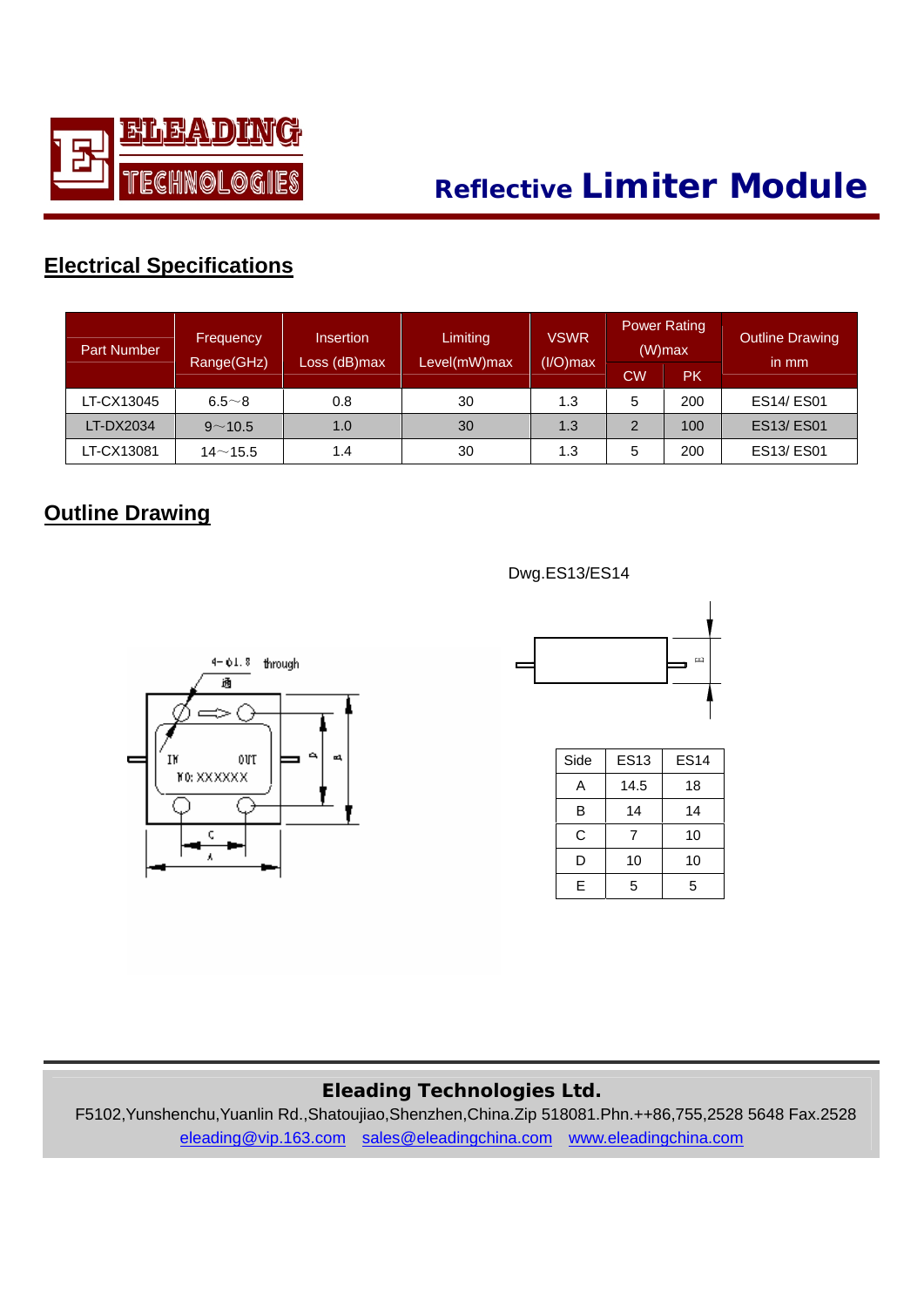

# **Reflective Limiter**

## **Electrical Specifications**

| <b>Part Number</b> | Frequency   | <b>Insertion Loss</b><br>$(dB)$ max | <b>Limiting Level</b><br>$(mW)$ max | <b>VSWR</b><br>$(I/O)$ max |             | <b>Power Rating</b><br>$(W)$ max | <b>Outline</b><br>Drawing In mm |
|--------------------|-------------|-------------------------------------|-------------------------------------|----------------------------|-------------|----------------------------------|---------------------------------|
|                    | Range (GHz) |                                     |                                     |                            | <b>CW</b>   | <b>PK</b>                        |                                 |
| LT-AX27A           | $2 - 4$     | 0.8                                 | 25                                  | 1.6                        | 2           | $200^{\beta}$                    | EC <sub>01</sub>                |
| LT-AX27B           | $2 - 4$     | 1                                   | 10 <sup>1</sup>                     | 1.8                        | $\mathbf 1$ | $100^{\beta}$                    | EC01                            |
| LT-AX27C           | $2 - 8$     |                                     | 35                                  | 1.8                        | 2           | $200^{\beta}$                    | EC01                            |
| LT-AX27D           | $2 - 8$     | 1.2                                 | 20                                  | 1.8                        | 2           | $200^{\beta}$                    | <b>EC01</b>                     |
| LT-AX27E           | $2 - 8$     | 1.3                                 | 40                                  | 2                          | 3           | $500^{\beta}$                    | EC <sub>01</sub>                |
| LT-AX27F           | $8 - 18$    | 2.3                                 | 30                                  | $\mathcal{P}$              | $\mathbf 1$ | $100^{\beta}$                    | EC <sub>03</sub>                |
| LT-AX27G           | $8 - 18$    | 2.5                                 | 20                                  | 2                          | 2           | $200^{\beta}$                    | EC <sub>02</sub>                |
| LT-AX27H           | $0.5 - 2$   | 0.6                                 | 20                                  | 1.5                        | $\mathbf 1$ | $100^{\beta}$                    | <b>EC01</b>                     |
| LT-AX27I           | $0.5 - 2$   | 0.6                                 | 30                                  | 1.5                        | 2           | $200^{\beta}$                    | EC01                            |
| LT-AX27J           | $0.1 - 1$   | 0.5                                 | 20                                  | 1.5                        | 2           | $200^{\beta}$                    | <b>EC01</b>                     |
| $LT-AX45$          | $5-6$       | 1                                   | 20                                  | 1.5                        | 2           | $200^{\beta}$                    | EC <sub>01</sub>                |
| LT-DX27A1          | $2.7 - 3.1$ | 0.6                                 | 20                                  | 1.3                        | 10          | 500 $^{\gamma}$                  | EC01                            |

#### **Outline Drawing**





| Side | EC01 | EC <sub>02</sub> | EC <sub>03</sub> |
|------|------|------------------|------------------|
| А    | 25   | 20               | 15.6             |
| в    | 15   | 16               | 14               |
| C.   | 10   | 12               | 10               |

#### **Eleading Technologies Ltd.**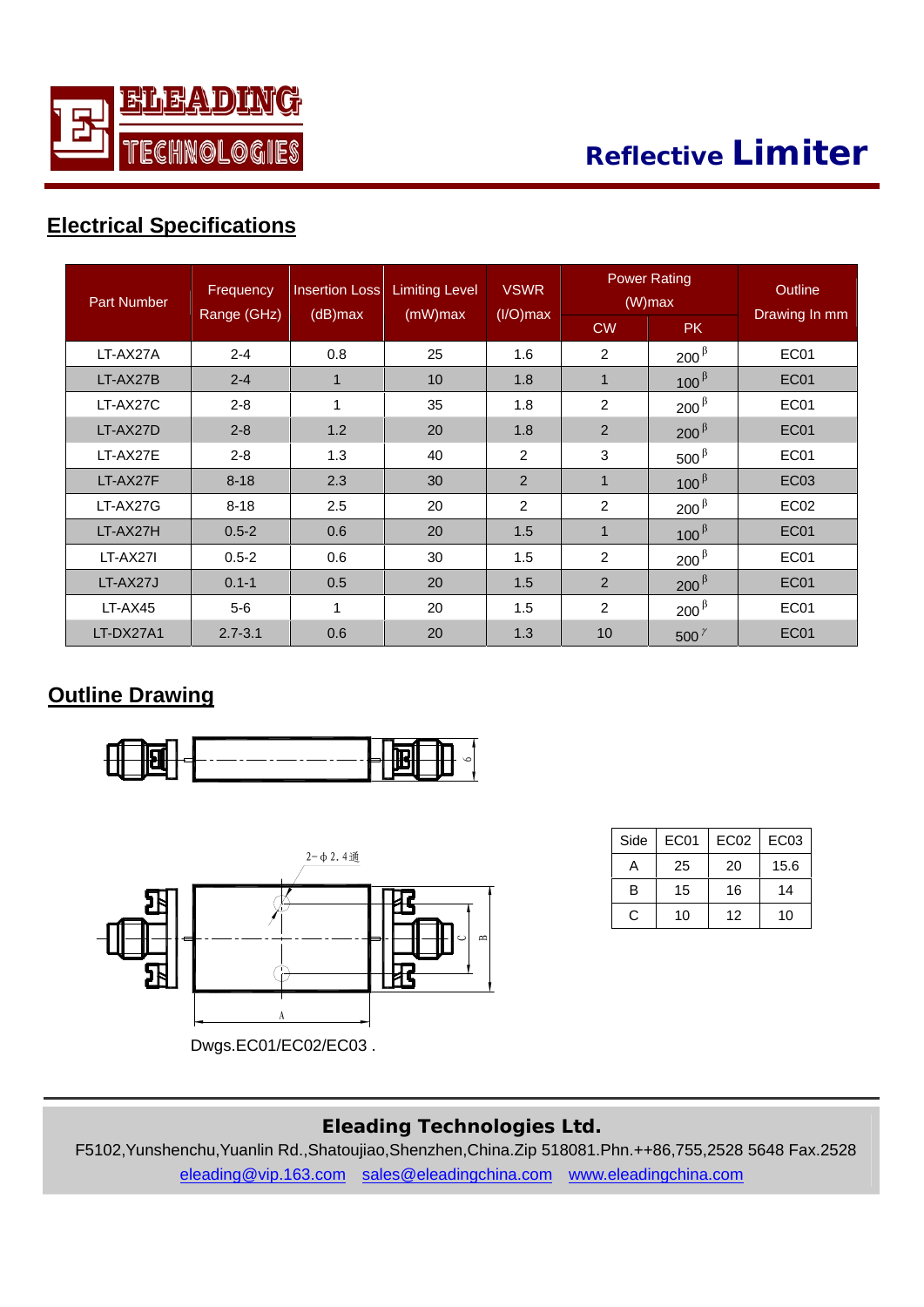

# **Surface Mount Limiter**

## **Electrical Specifications**

| <b>Part Number</b> | Insertion<br><b>Frequency</b> |             | <b>VSWR</b> | Limiting Level | Power Rating(W) |    | <b>Outline</b> |
|--------------------|-------------------------------|-------------|-------------|----------------|-----------------|----|----------------|
|                    | Range(GHz)                    | Loss(dB)max | $(I/O)$ max | (mW)max        | CW              | PK | Drawing In mm  |
| LT-CX12033         | $3.1 - 3.4$                   | 0.8         | 1.25        | 20             |                 | 40 | <b>ES15</b>    |

#### **Outline Drawing**



Dwg.ES15

#### **Eleading Technologies Ltd.**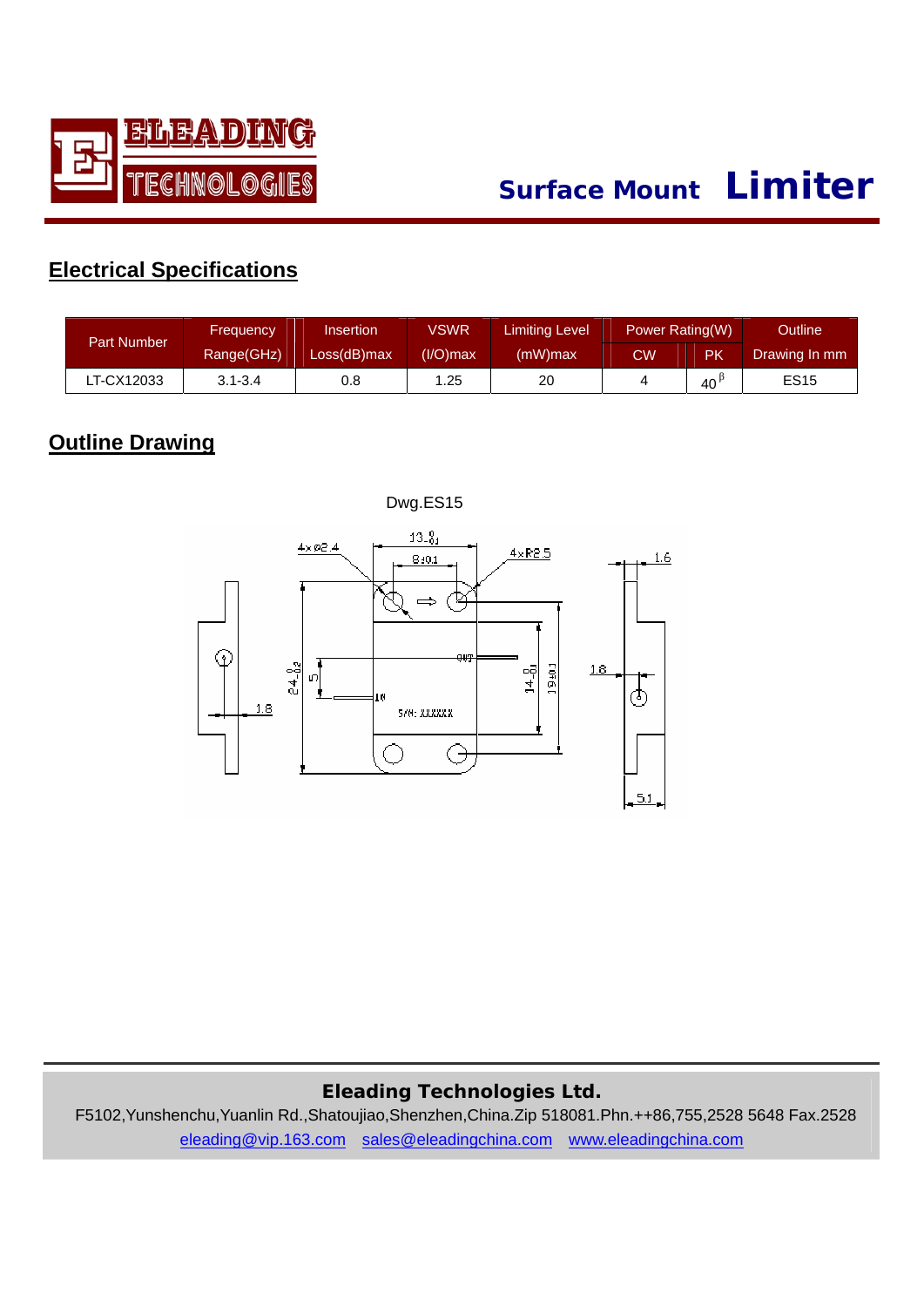

# **Reflective Limiter Module**

## **Electri cal Specifications**

| <b>Part Number</b> | <b>Frequency</b> | <b>Insertion</b> | <b>VSWR</b> | Leakage |                | Power Rating (W) |                                                   |
|--------------------|------------------|------------------|-------------|---------|----------------|------------------|---------------------------------------------------|
|                    | Range(GHz)       | Loss(dB)         |             | (dBm)   | <b>CW</b>      | <b>PK</b>        | Package                                           |
| <b>LT-C532X</b>    | $0.5 - 2.0$      | 0.5              | 1.4         | 13      | 2              | 100 $a$          | B29/B30/S18                                       |
| $LT-C533X$         | $2.0 - 4.0$      | 0.7              | 1.4         | 13      | 2              | 100 $a$          | B14/B29/S17                                       |
| $LT-C534X$         | $4.0 - 8.0$      | 1.0              | 1.5         | 13      | $\overline{2}$ | 100 $a$          | B <sub>14</sub> /B <sub>27</sub> /S <sub>22</sub> |
| <b>LT-C535X</b>    | $8.0 \sim 12.0$  | 1.5              | 1.8         | 13      | 2              | 100 $a$          | B14/B27/S22                                       |
| <b>LT-C536X</b>    | $12.0 \sim 18.0$ | 2.2              | 1.8         | 13      | $\overline{2}$ | 100 $a$          | B14/B27/S22                                       |
| $LT-C537X$         | $2.0 \sim 8.0$   | 1.2              | 1.6         | 15      | 2              | 100 $a$          | B14/B28/S22                                       |
| <b>LT-C538X</b>    | $8.0 - 18.0$     | 2.4              | 2.0         | 13      | $\overline{2}$ | 100 $a$          | B14/B27/S22                                       |
| <b>LT-C539X</b>    | $2.0 \sim 18.0$  | 2.5              | 2.0         | 15      | 2              | 100 $^a$         | B14/B28/S22                                       |

Note: 1.Pulse bandwidth= μs; duty cycle =10%;

2.Drawing below is only a sample, for specific drawing, please contact factory;

#### **Outline Drawing**



Application notes

1. While operating, RF ports should be isolated, and the crust should be connected to DC ground.

 2.These devices sensitive to electrostatic discharge (ESD) and can be damaged by static electricity. Proper ESD control techniques should used when handling these devices.

#### **Eleading Technologies Ltd.**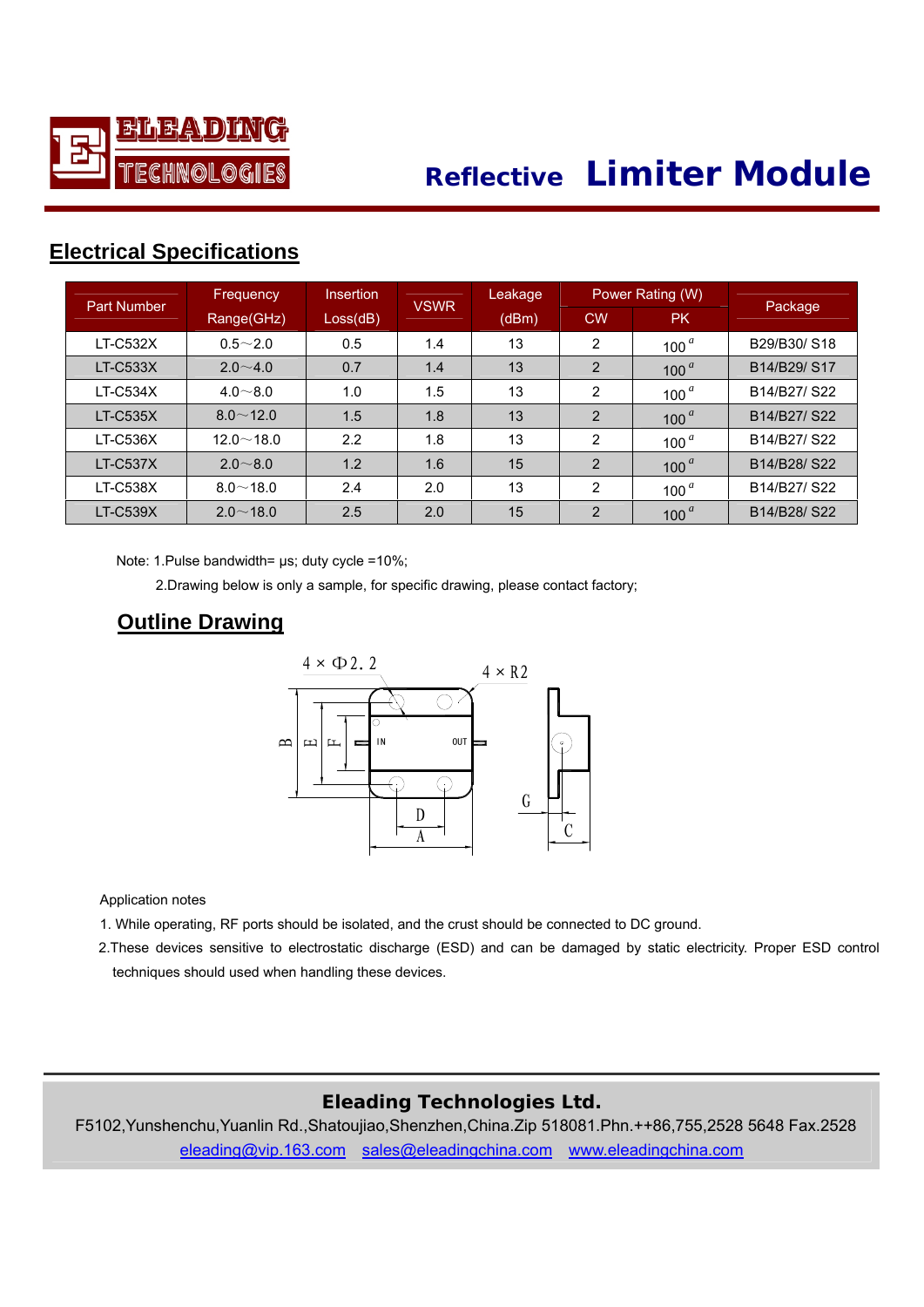

# **Limiter Module**

## **Elec trical Specifications**

|                    | <b>Frequency</b> | <b>Bandwidth</b> | Insertion | <b>VSWR</b> | Leakage |           | Power Rating(W) |             |
|--------------------|------------------|------------------|-----------|-------------|---------|-----------|-----------------|-------------|
| <b>Part Number</b> | Range(GHz)       |                  | Loss(dB)  |             | (dBm)   | <b>CW</b> | <b>PK</b>       | Package     |
| LT-C632XA          | $1.0 - 2.0$      | 30%              | 0.6       | 1.3         | 13      | 4         | 40 $a$          | B14/B31/S17 |
| LT-C633XA          | $2.0 - 4.0$      | 25%              | 0.9       | 1.5         | 13      | 4         | 40 <sup>a</sup> | B14/B31/S17 |
| LT-C634XA          | $4.0 - 8.0$      | 20%              | 1.2       | 1.5         | 13      | 4         | 40 <sup>a</sup> | B14/B31/S17 |
| LT-C635XA          | $8.0 \sim 12.0$  | 15%              | 1.5       | 1.5         | 13      | 4         | 40 <sup>a</sup> | B14/B31/S17 |
| LT-C636XA          | $12.0 \sim 18.0$ | 15%              | 1.9       | 1.6         | 13      | 4         | 40 <sup>a</sup> | B14/B31/S17 |

Note: Pulse bandwidth= μs; duty cycle =10%;

For specific drawing, please contact factory;

#### **Outline Drawing**



Application notes

1. While operating, RF ports should be isolated, and the crust should be connected to DC ground.

2.These devices sensitive to electrostatic discharge (ESD) and can be damaged by static electricity. Proper ESD control techniques should used when handling these devices.

#### **Eleading Technologies Ltd.**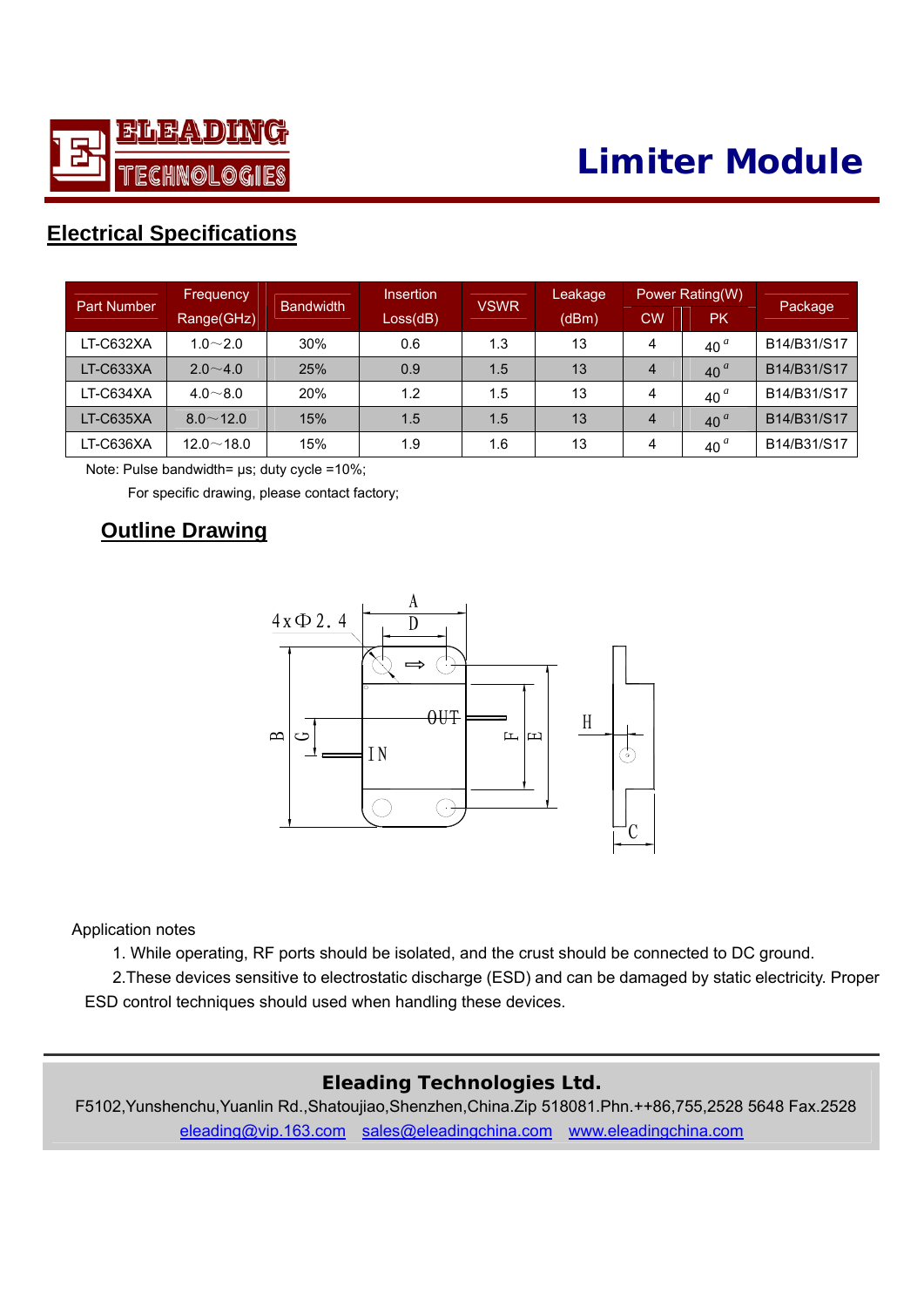

# **High Power Reflective Limiter**

## **Elec trical Specifications**

| <b>Part Number</b> | Frequency<br>Range (GHz) | <b>Insertion</b><br>$Loss$ $(dB)$ max | Clip Level (mw) max | VSWR(max) | Power Rating(w) | Package |
|--------------------|--------------------------|---------------------------------------|---------------------|-----------|-----------------|---------|
| LT-CX14010         | $0.5 - 1.0$              | 0.4                                   | 20                  | 1.3       | 1000            | M31     |
| LT-CX14020         | $1.0 - 2.0$              | 0.5                                   | 20                  | 1.3       | 1000            | M31     |
| LT-CX14030         | $2.0 - 4.0$              | 0.7                                   | 20                  | 1.4       | 1000            | M31     |
| LT-CX14040         | $4.0 - 8.0$              | 0.9                                   | 20                  | 1.6       | 600             | M31     |
| LT-CX14050         | $8.0 - 12.0$             | 1.1                                   | 20                  | 1.8       | 200             | M31     |
| LT-CX14060         | $12.0 - 18.0$            | 1.4                                   | 20                  | 2.0       | 100             | M31     |

Note:

Relative Bandwidth can be designed to approach octave band.

External load; Input power =peak power; duty cycle=10% pulse width=100μS max

#### **Outline Drawing**



#### **Eleading Technologies Ltd.**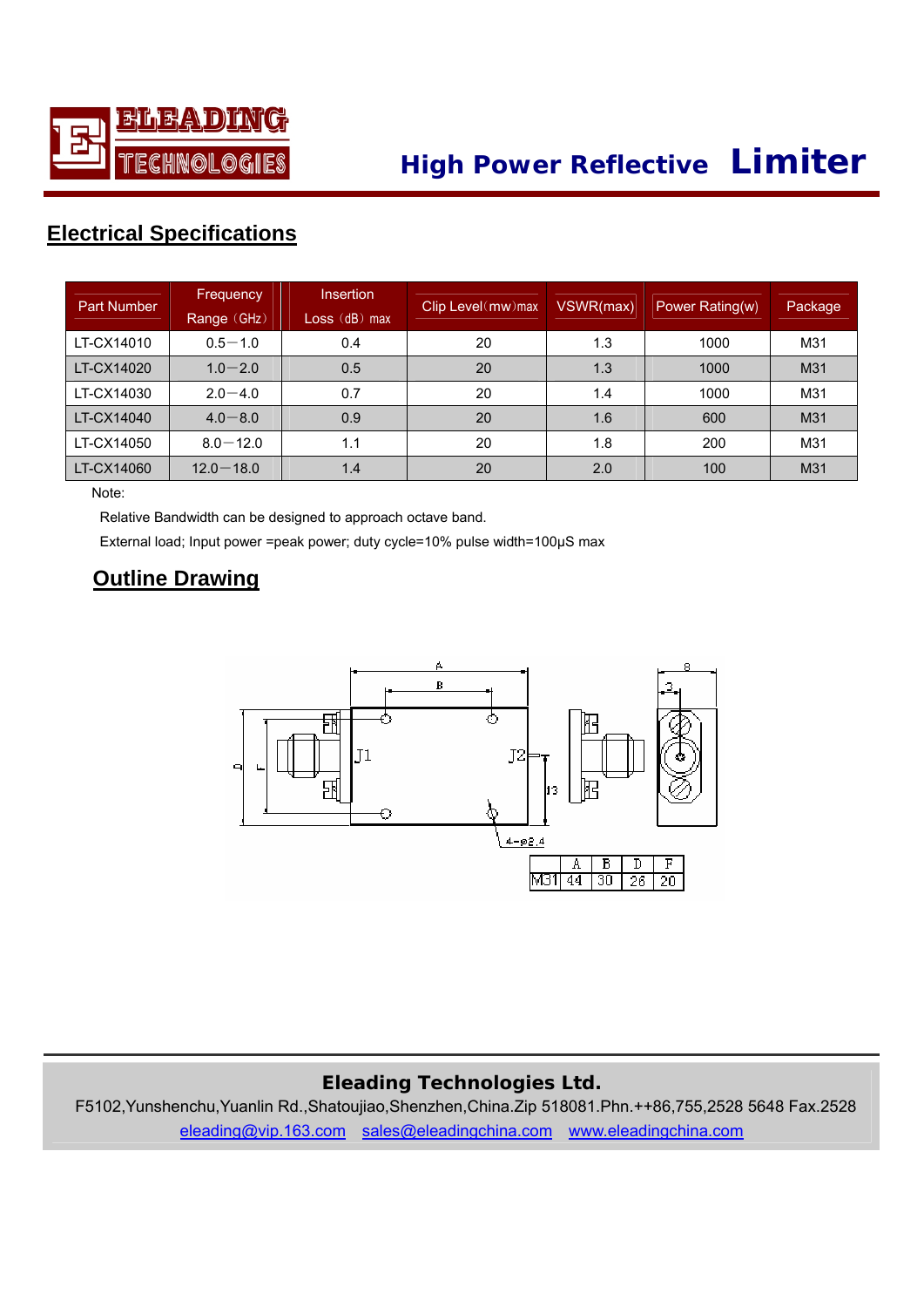

| <b>Part Number</b> | Frequency   | <b>Relative</b>  | <b>Insertion</b> | Clip Level          | <b>VSWR</b> | Power     | <b>Waveguide</b> |
|--------------------|-------------|------------------|------------------|---------------------|-------------|-----------|------------------|
|                    | Range (GHz) | <b>Bandwidth</b> | Loss (dB) max    | $\mathsf{(mw)}$ max | max         | Rating(w) | <b>Type</b>      |
| LT-CX14420         | $1 - 2$     | 10%              | 0.6              | 20                  | 1.25        | 1000      | <b>WR510</b>     |
| LT-CX14430         | $2 - 4$     | 10%              | 0.7              | 20                  | 1.25        | 900       | <b>WR284</b>     |
| LT-CX14440         | $4 - 8$     | 10%              | 0.8              | 20                  | 1.30        | 800       | <b>WR159</b>     |
| LT-CX14450         | $8 - 12$    | 10%              | 1.0              | 20                  | 1.40        | 700       | <b>WR90</b>      |
| LT-CX14460         | $12 - 18$   | 10%              | 1.2              | 20                  | 1.50        | 500       | <b>WR75</b>      |

Note:

1.Input power =peak power; duty cycle=1‰pulse width=100μS max

2.The dimensions of the products are related to different waveguide type.

The other waveguide type is available at request.

## **Outline Drawing**



#### **Eleading Technologies Ltd.**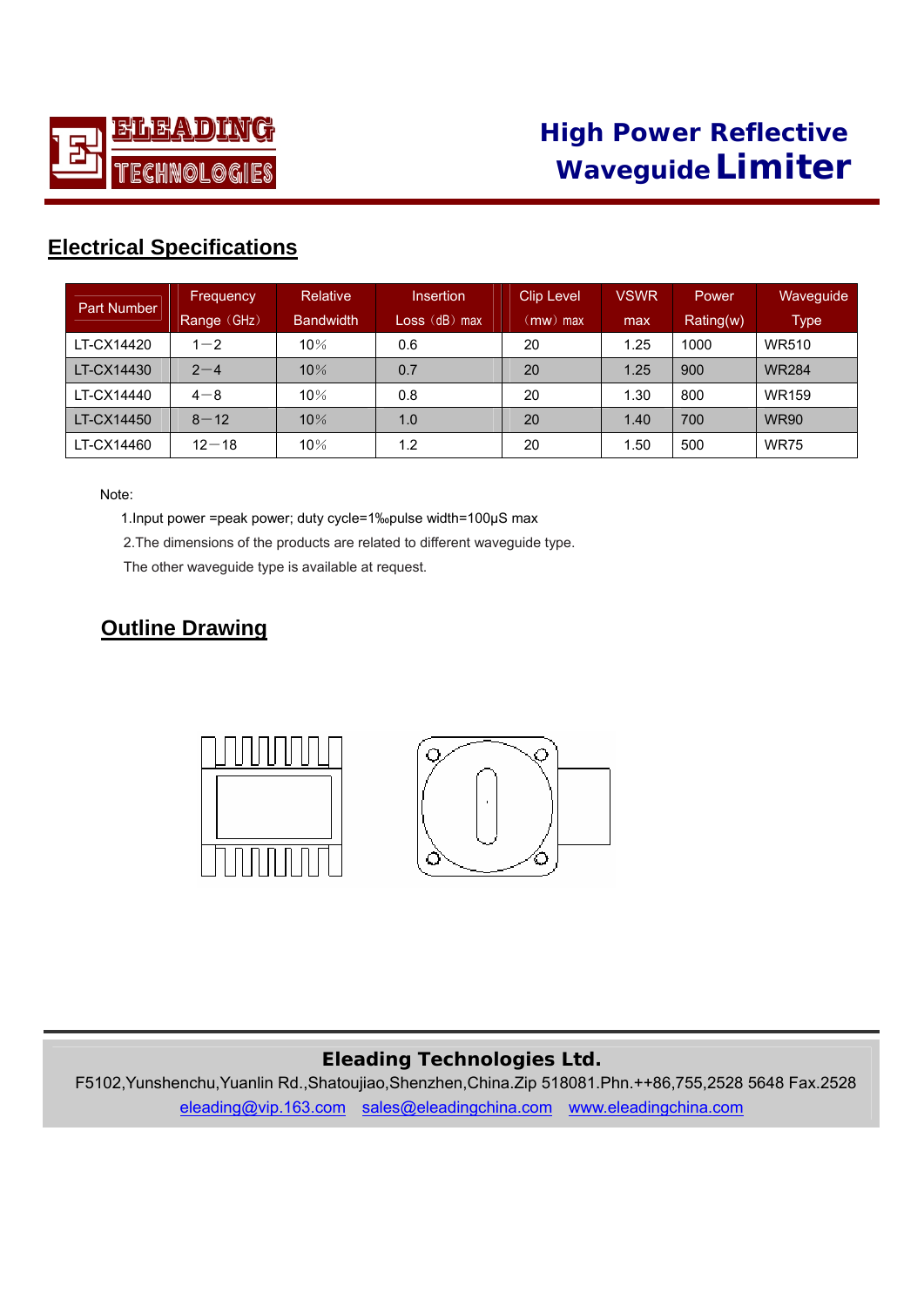

| <b>Part Number</b> | Frequency   | Relative         | <b>Insertion Loss</b> | <b>Clip Level</b> | VSWR  | <b>Power</b> |         |
|--------------------|-------------|------------------|-----------------------|-------------------|-------|--------------|---------|
|                    | Range (GHz) | <b>Bandwidth</b> | (dB)(max)             | (mw)              | (max) | Rating(w)    | Package |
| LT-CX13210         | $0.5 - 1$   | 15%              | 0.5                   | 20                | 1.3   | 1000         | M32     |
| LT-CX13220         | $1 - 2$     | 15%              | 0.6                   | 20                | 1.3   | 800          | M32     |
| LT-CX13230         | $2 - 4$     | 15%              | 0.8                   | 20                | 1.4   | 600          | M33     |
| LT-CX13240         | $4 - 8$     | 15%              | 1.0                   | 20                | 1.6   | 400          | M34     |
| LT-CX13250         | $8 - 12$    | 13%              | 1.2                   | 20                | 1.8   | 200          | M35     |
| LT-CX13260         | $12 - 18$   | 10%              | 1.5                   | 20                | 2.0   | 100          | M36     |

Note:

Relative Bandwidth can be designed to approach octave band.

External load; Input power =peak power; duty cycle=10% pulse width=100μS max

#### **Outline Drawing**



#### **Eleading Technologies Ltd.**